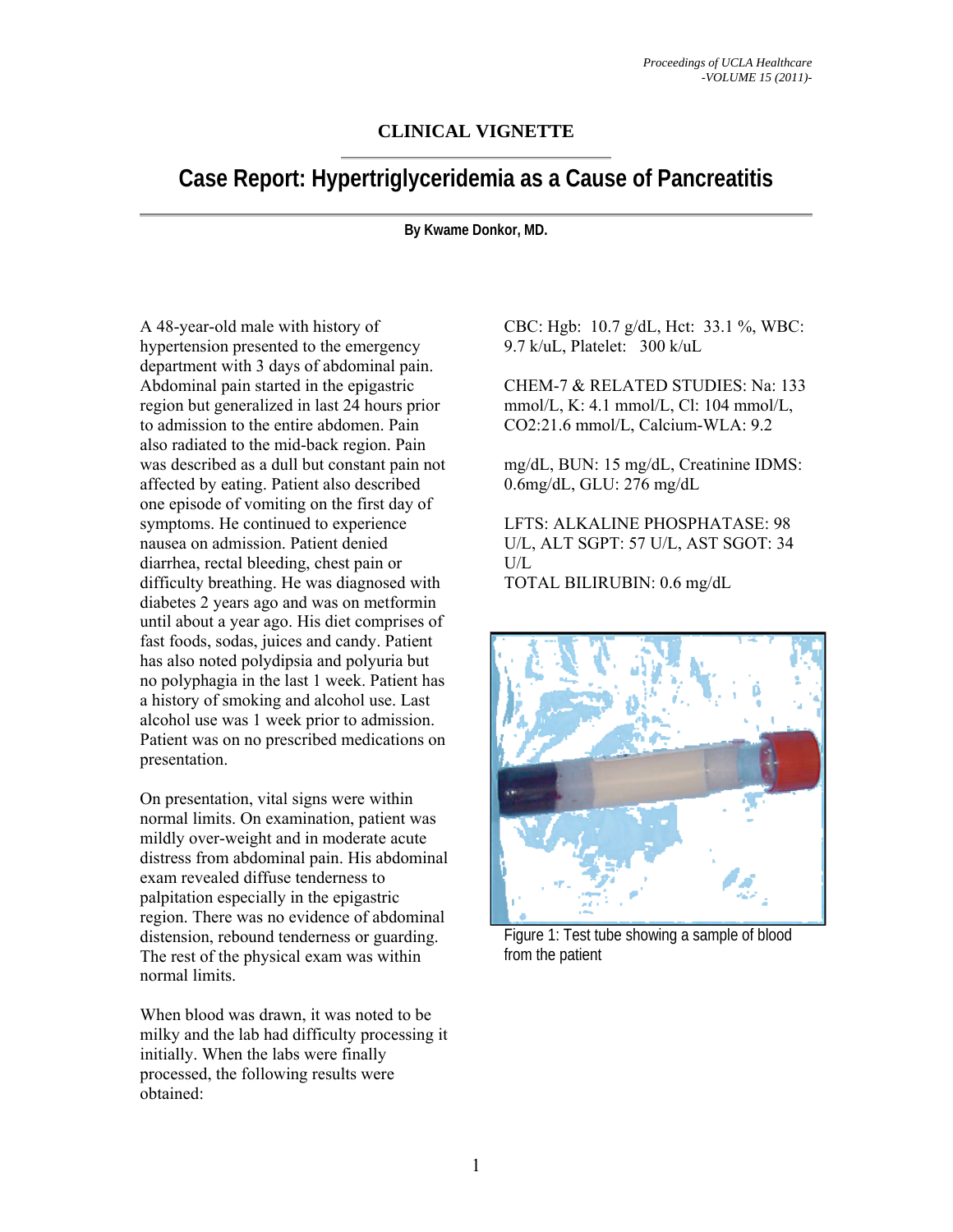Lipase: 556 U/L

Hemoglobin A1C: 11.2%

LIPIDS: Total Cholesterol: 625 mg/dL, LDL Cholesterol: 257 mg/dL, HDL Cholesterol: 19 mg/dL, Triglycerides: 11,400 mg/dL. The patient also had a CT scan of the abdomen/pelvis, which showed evidence of acute pancreatitis.

The patient was subsequently diagnosed with severe hypertriglyceridemia likely causing pancreatitis. He was made NPO, pain controlled with morphine and he was started on insulin drip not to control blood sugar but to treat hypertriglyceridemia. Regular insulin infusion was started at 2 units/hour and gradually increased to 5-7 units/hour. Dextrose infusion was titrated to avoid hypoglycemia and maintain blood glucose levels between 120-150 mg/dL. The insulin infusion was continued for about 72 hours. Within this period, triglyceride levels decreased from 11,400mg/dl to 800mg/dl. He was started on gemfibrozil and fish oil once triglyceride level improved to below 600 mg/dL. Abdominal pain and lipase levels improved and his diet advanced slowly to solid foods as pancreatitis resolved.

## *Discussion*

The digestive enzyme lipase is produced by the pancreas and hydrolysis triglycerides to glycerol and free fatty acids. Free fatty acids are usually bound by albumin. However, severely elevated levels of free fatty acid levels lead to saturation of albumin and subsequent vascular endothelial injury with pancreatic ischemic injury and inflammation. It is postulated that the acidic environment results in trypsinogen activation and initiation of acute pancreatitis. Many cytokines such as interleukin IL-1, IL-6, IL-8 and tumor necrosis factor-α are considered to be principal mediators in the transformation of acute pancreatitis from a local inflammatory process into a multiorgan illness $^{1, 2, 3}$ .

It is estimated that hypertriglyceridemia accounts for 1% to 7% of acute pancreatitis<sup>4</sup>. A diagnosis of hypertriglyceridemia is made when the serum triglyceride level is greater than 150 mg/dL. In the United States, the percentage of patients with triglyceride levels above 150 mg/dL is 33% and that above  $1000$ mg/dL is  $0.4\%$ <sup>5</sup>. Hypertriglyceridemia can be inherited as a primary familial trait but also occurs as a result of risk factors such as obesity, poorly controlled diabetes mellitus, alcohol dependence, estrogen therapy, hypothyroidism and HIV<sup>6</sup>.

Hypertriglyceridemia with levels between 1000-1500mg/dL can provoke acute pancreatitis and clinical outcome worsens if hypertriglyceridemia persist. Several case reports have demonstrated the use of insulin in the treatment of severe hypertriglyceridemia. In one series, intravenous insulin drip between 3-9 units/hour was used to lower triglyceride levels from 7,700mg/dl to 246mg/dl over 4 days. In another patient, 4 units of lispro given subcutaneously lowered triglyceride levels from almost 11,000mg/dl to less than  $700$ mg/dl in 4 days<sup>7</sup>. In another case report, a patient with triglyceride levels of 8116 mg/dL was treated with regular insulin infusion at a rate of 3 units/hour which was increased to 7-10 units/hour. In 24 hours, his triglyceride levels decreased to  $2501 \text{ mg/dl}^8$ . In severe cases of hypertriglyceridemia, intravenous insulin is more effective than subcutaneous insulin because of the erratic absorption of the latter. It is important to recognize that intravenous insulin has been used for the treatment of severe hypertriglyceridemia in both diabetes and non-diabetics with excellent results<sup>7</sup>. Most authorities recommend starting a continuous infusion of insulin at 0.1-0.5 units/kg/hour.

The mechanism by which insulin decreases elevated triglycerides is mediated by lipoprotein lipase. Insulin facilitates the synthesis of lipoprotein lipase, an enzyme that accelerates the breakdown of